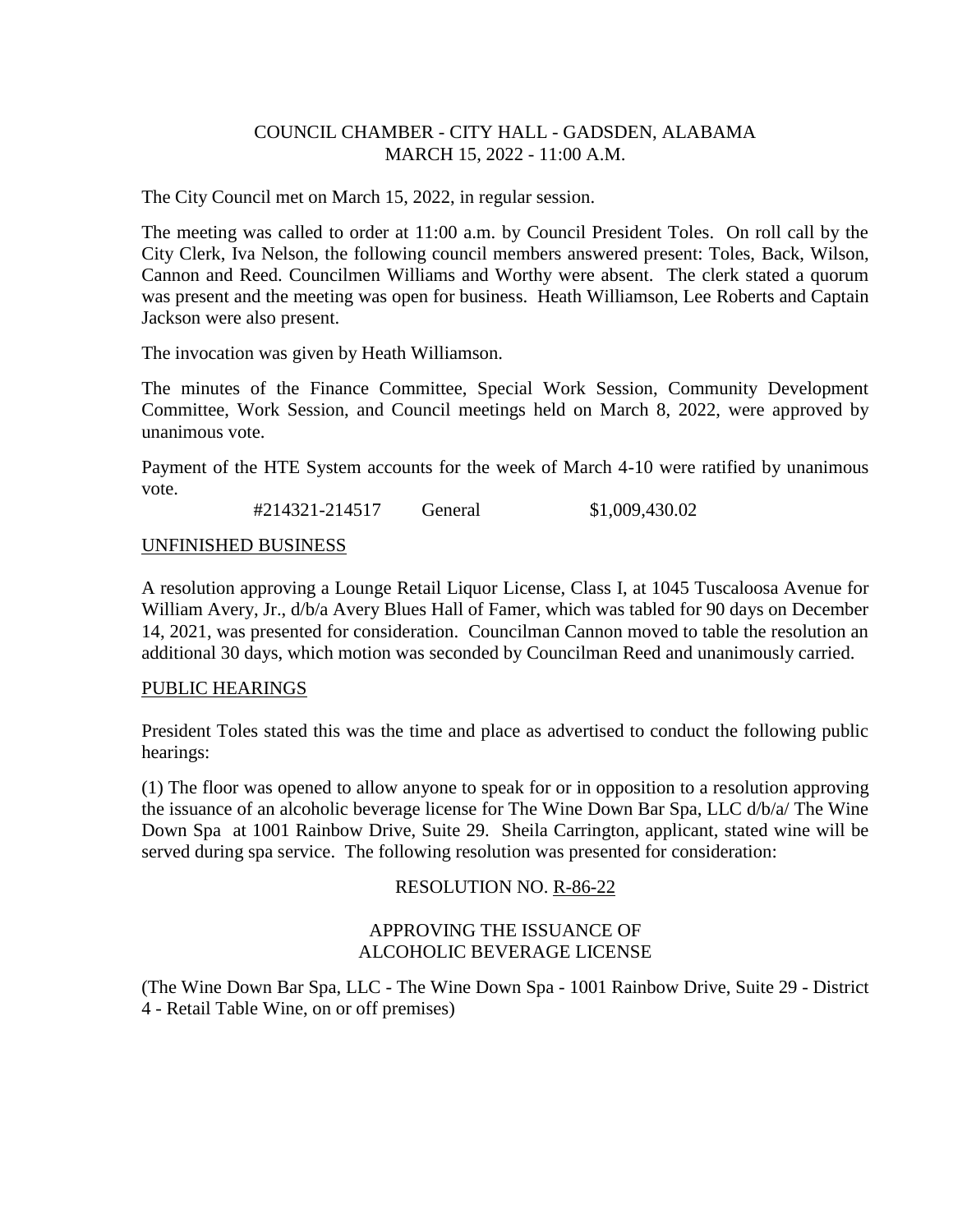Councilman Back moved to adopt the resolution as introduced, which motion was seconded by Councilman Reed and adopted by the following vote: AYES: Toles, Back, Wilson, Reed NAYS: Cannon

(2) The floor was opened to allow anyone to speak for or in opposition to a resolution ordering the abatement of nuisances on property at 1003 Lancaster Avenue, C.V. Chappell, subject to a mortgage in favor of Family Savings Federal Credit Union, C.V. Chappell, c/o Jeannie Jelks, being the last known owner. Brian Harbison, Building Inspector, stated this structure was destroyed by a tree that fell. He said no improvements have been made since procedures began in September 2020, and recommended abatement. The following resolution was introduced in writing for consideration:

### RESOLUTION NO. R-87-22

### ORDERING ABATEMENT OF NUISANCE

(Ordering Abatement of Nuisance -1003 Lancaster Avenue - District 2 - C.V. Chappell, subject to mortgage in favor of Family Savings Federal Credit Union; C.V. Chappell, c/o Jeannie Jelks)

Councilman Back moved to adopt the resolution as introduced, which motion was seconded by Councilman Cannon and unanimously adopted.

(3) The floor was opened to allow anyone to speak for or in opposition to a resolution ordering the abatement of nuisances on property at 614 Tidmore Street, Steven Ray Huie being the last known owner. Brian Harbison, Building Inspector, stated no improvements have been made to this accessory building since procedures began in April 2021, and recommended abatement. The following resolution was introduced in writing for consideration:

#### RESOLUTION NO. R-88-22

#### ORDERING ABATEMENT OF NUISANCE

(Ordering Abatement of Nuisance - 614 Tidmore Street (county records list property address as 614 Tidmore Bend Road) - District 2 - Steven Ray Huie)

Councilman Back moved to adopt the resolution as introduced, which motion was seconded by Councilman Cannon and unanimously adopted.

(4) The floor was opened to allow anyone to speak for or in opposition to a resolution ordering the abatement of nuisances on property at 1625 Kyle Avenue in District 3, Robert Gamble being the last known owner. Kerry Jackson (L & K Construction) stated his deceased father was the property owner. He requested 30 days to get the family together and noted some of the issues have been addressed. Brian Harbison, Building Inspector, said he is not opposed to a delay but requested the work to progress more quickly. He noted issues involving homeless persons and said although a permit was obtained about a year ago, there have been few improvements since the case began in January 2021. Councilman Cannon moved to table the resolution for 30 days, which motion was seconded by Councilman Reed and unanimously carried.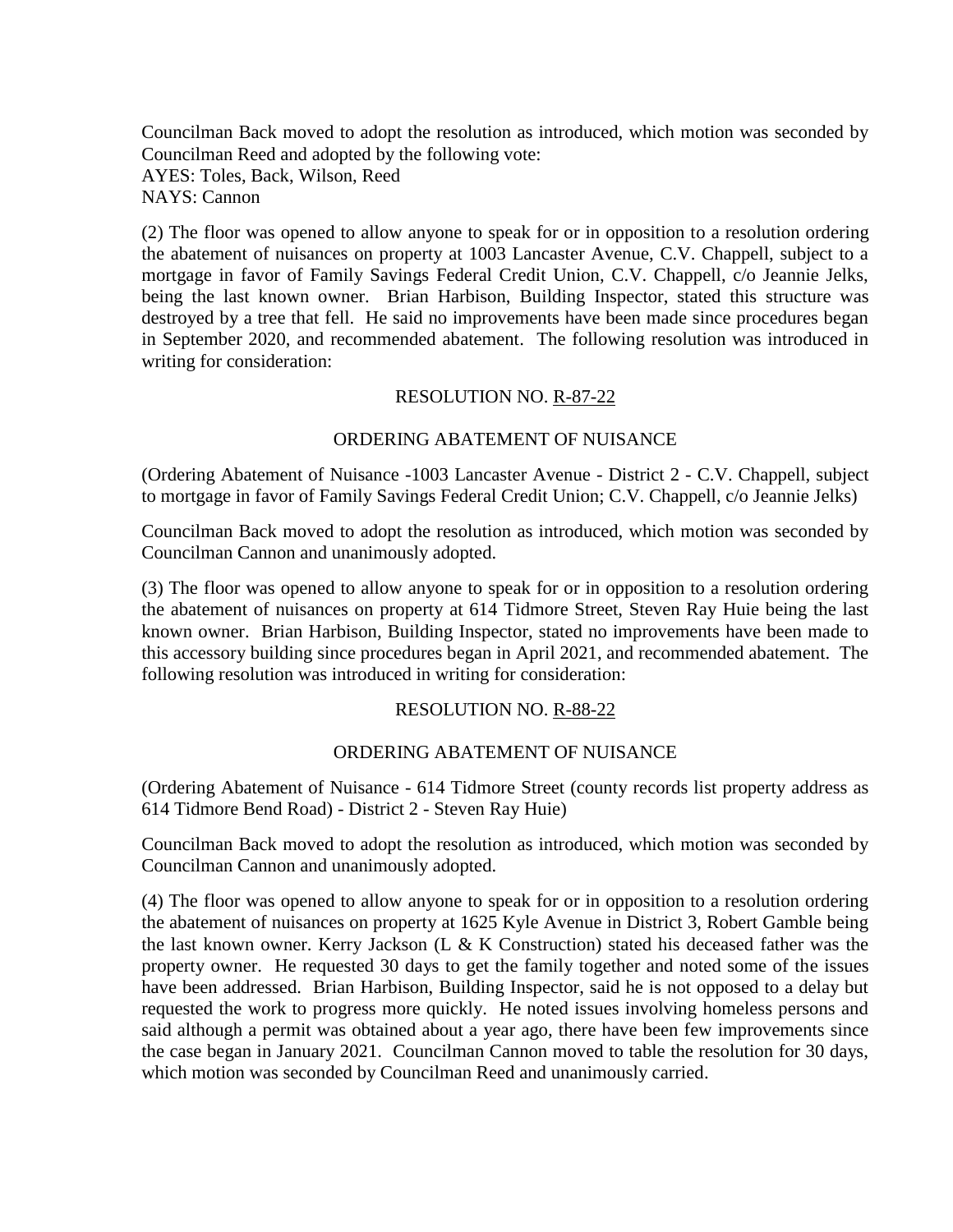(5) The floor was opened to allow anyone to speak for or in opposition to a resolution ordering the abatement of nuisances on property at 2907 S.  $11<sup>th</sup>$  Street (mobile home), Jerry Humphrey and Brenda Jean Williams being the last known owners. Michael Humphrey stated his father is deceased and expressed his desire to make repairs. Brian Harbison, Building Inspector, stated although a permit was obtained in September 2020, no improvements have been made since the case began in July 2020. He also said a large pile of debris is present. Councilman Cannon advised Mr. Humphrey the property needs to be brought up to code and significant work should be done within the next 14 days. Councilman Cannon then moved to table the resolution for 14 days, which motion was seconded by Councilman Reed and unanimously carried.

## RESOLUTIONS PRESENTED FOR CONSIDERATION

(1) The following resolution was introduced in writing for consideration:

## RESOLUTION NO. R-89-22

### AWARDING BID NO. 3471

(Awarding Bid No. 3471 - Wildhaven Circle Drainage Improvement Project, Phase 2 - Bedwell & Whorton Excavating, LLC - \$46,475.00)

Councilman Back moved to adopt the resolution as introduced, which motion was seconded by Councilman Cannon and unanimously adopted.

(2) The following resolution was introduced in writing for consideration:

# RESOLUTION NO. R-90-22

## APPOINTING AND REAPPOINTING MEMBERS TO ZONING BOARD OF ADJUSTMENT

(Appointing Jemelle Simmons to replace Mary Rowe - Reappointing Clarice Robinson and Earl Heard - For terms expiring 5-18-24)

Councilman Cannon moved to adopt the resolution as introduced, which motion was seconded by Councilman Back and unanimously adopted.

(3) The following resolution was introduced in writing for consideration:

# RESOLUTION NO. R-91-22

# AUTHORIZING ACCEPTANCE OF DONATION FROM CRAIG WEDDERSPOON

(Accepting donation from Craig Wedderspoon - Art Installation that is currently located on Broad Street near 200 Broad Street, valued at \$10,000.00)

Councilman Back moved to adopt the resolution as introduced, which motion was seconded by Councilman Cannon and unanimously adopted.

(4) The following resolution was introduced in writing for consideration: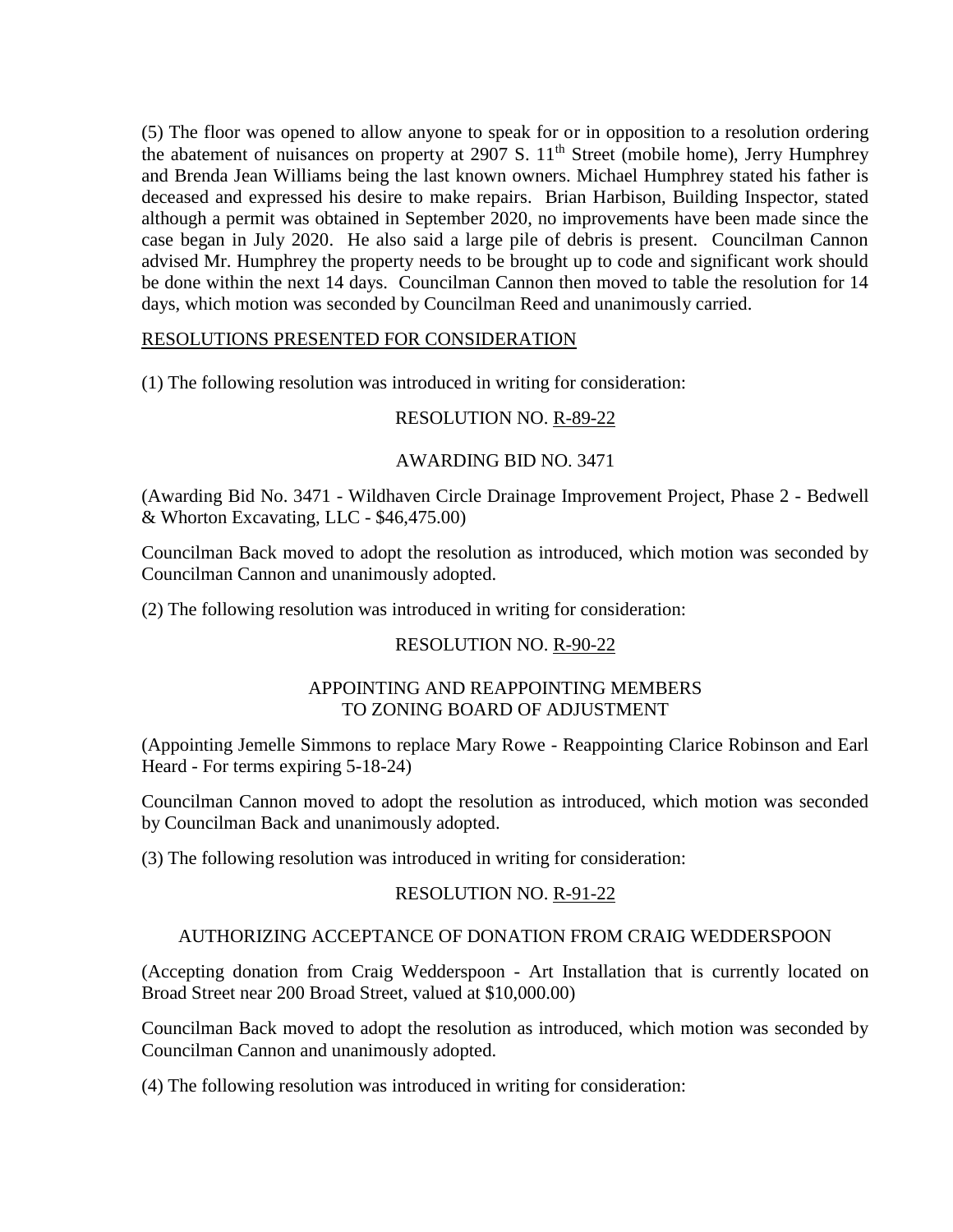# RESOLUTION NO. R-92-22

## ADOPTING RENTAL RATES FOR VARIOUS FACILITIES OF THE PARKS AND RECREATION DEPARTMENT, EAST GADSDEN COMMUNITY CENTER AND THE VENUE

(Adopting updated rental rates for Parks and Recreation Department facilities and The Venue - Establishing rental rates for new East Gadsden Community Center)

Councilman Wilson referred to several recent requests for discretionary funds to cover rental fees at The Venue for events and asked if other funds could be utilized. President Toles said the matter can be discussed in the upcoming Education/Recreation Committee meeting.

Councilman Back moved to adopt the resolution as introduced, which motion was seconded by Councilman Cannon and unanimously adopted.

(5) The following resolution was introduced in writing for consideration:

### RESOLUTION NO. R-93-22

### AUTHORIZING ENGAGEMENT TO REPRESENT WITH FORD, HOWARD & CORNETT, P.C.

(Authorizing Engagement Letter - Ford, Howard, and Cornett, P.C. - For continued representation in pending litigation - Choice Fabricators, Inc., et al. v. City of Gadsden, et al.)

Councilman Reed moved to adopt the resolution as introduced, which motion was seconded by Councilman Cannon and unanimously adopted.

#### PUBLIC

Joseph Cole referred to discussions about the proposed Juneteenth holiday and disagreed with cost projections presented to the Finance Committee, stating he feels the cost would be significantly less. He urged the Council to vote now and make a decision, pointing out the Mayor has veto power if he doesn't favor approving the holiday.

#### COUNCIL REMARKS

President Toles announced free classes for manufacturing companies, which will be held at the Bevill Center throughout April. In response to her inquiry, Fire Chief Wil Reed advised Covid cases are very low right now.

Councilman Back said he has received many complaints regarding animals running loose and asked the public to obey the leash law.

Councilman Wilson noted the Council had agreed to table the ABC license application for Avery's Hall of Famer until after Mr. Avery's court case is resolved. He explained other actions taken in today's meeting.

Councilman Cannon provided an update on resurfacing projects underway.